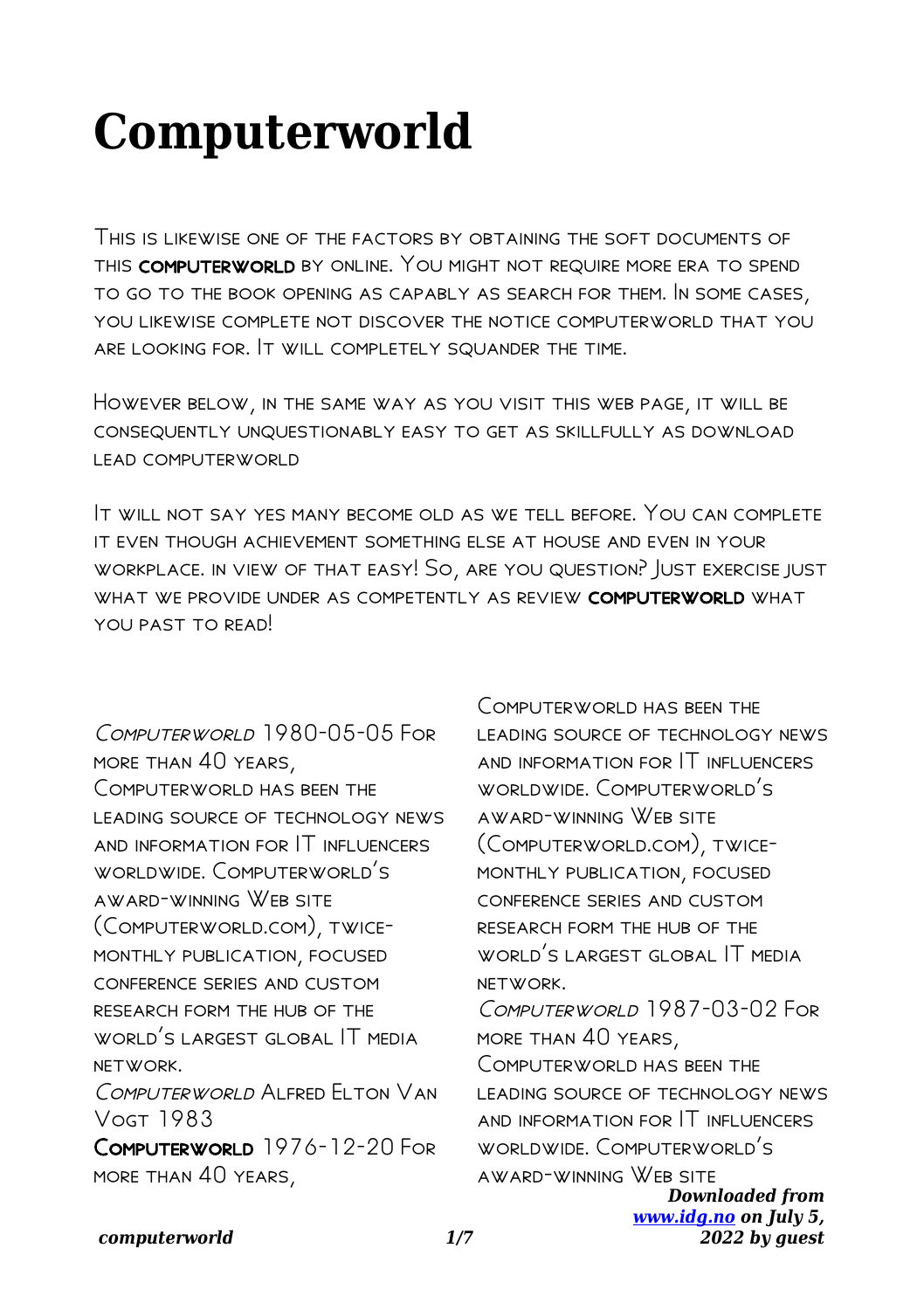(Computerworld.com), twicemonthly publication, focused conference series and custom research form the hub of the WORLD'S LARGEST GLOBAL IT MEDIA network.

Computerworld 1988 For more than 40 years, Computerworld has been the leading source of technology news and information for IT influencers worldwide. Computerworld's award-winning WEB SITE (COMPUTERWORLD.COM), twice-monthly publication, focused conference series and custom research form the hub of the world's largest global IT media network.

Computerworld 1983-07-11 For more than 40 years, COMPUTERWORLD HAS BEEN THE leading source of technology news and information for IT influencers worldwide. Computerworld's award-winning Web site (Computerworld.com), twicemonthly publication, focused conference series and custom research form the hub of the world's largest global IT media network.

Computerworld 1998-11-30 For more than 40 years, Computerworld has been the leading source of technology news and information for IT influencers worldwide. Computerworld's award-winning Web site (Computerworld.com), twicemonthly publication, focused

conference series and custom research form the hub of the WORLD'S LARGEST GLOBAL IT MEDIA network.

Computerworld 1994-01-24 For more than 40 years, COMPLITERWORLD HAS REEN THE leading source of technology news and information for IT influencers worldwide. Computerworld's award-winning Web site (Computerworld.com), twicemonthly publication, focused conference series and custom research form the hub of the world's largest global IT media network.

Computerworld 1993-06-21 For more than 40 years, COMPUTERWORLD HAS BEEN THE leading source of technology news and information for IT influencers worldwide. Computerworld's award-winning Web site (Computerworld.com), twicemonthly publication, focused conference series and custom research form the hub of the world's largest global IT media network.

conference series and **Gwhidaded from** *[www.idg.no](http://www.idg.no) on July 5, 2022 by guest* Computerworld 1984-05-21 For more than 40 years, COMPUTERWORLD HAS BEEN THE leading source of technology news and information for IT influencers worldwide. Computerworld's award-winning Web site (Computerworld.com), twicemonthly publication, focused

# *computerworld 2/7*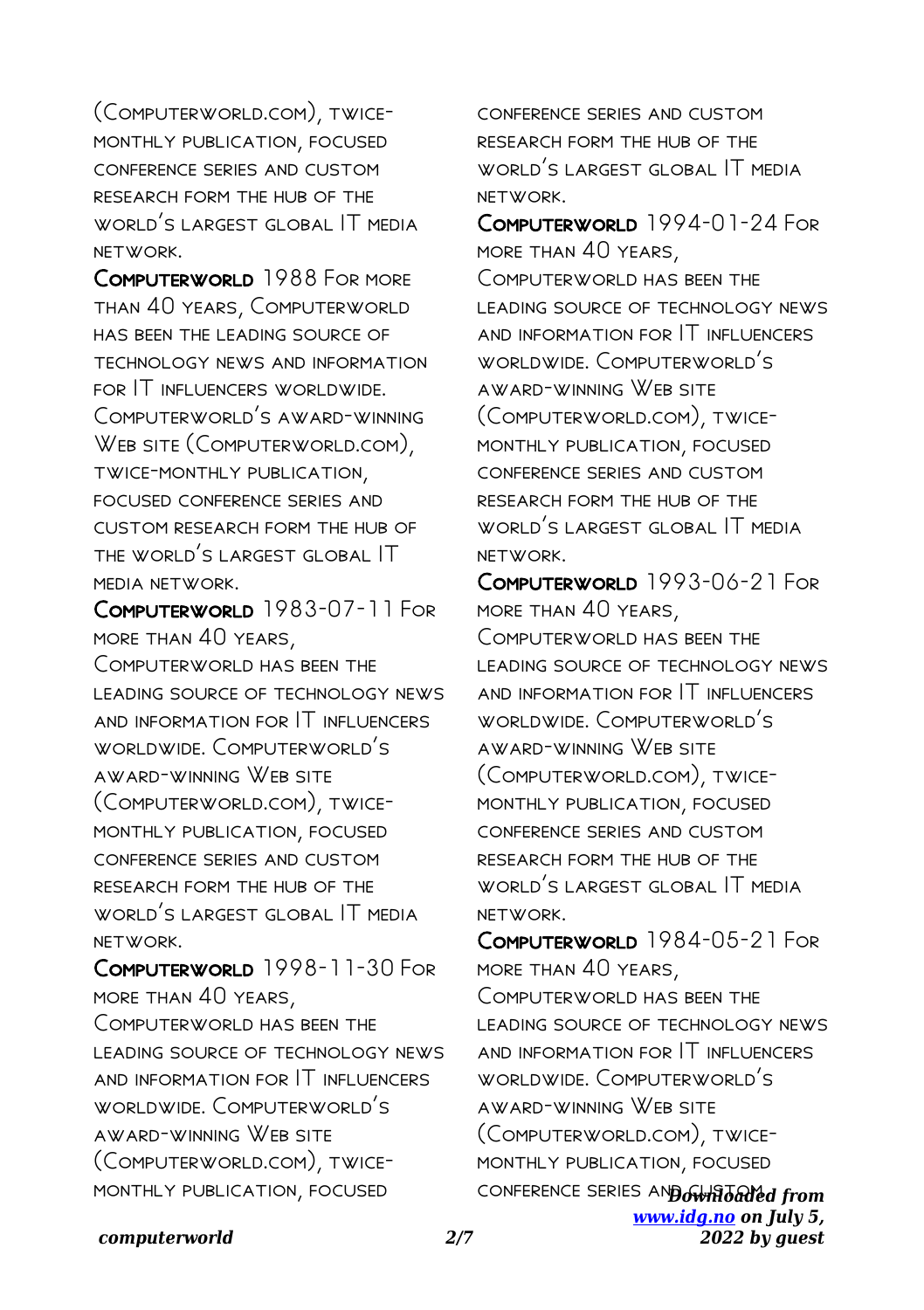research form the hub of the WORLD'S LARGEST GLOBAL IT MEDIA network.

Computerworld 2000-05-22 For more than 40 years,

COMPUTERWORLD HAS BEEN THE leading source of technology news and information for IT influencers worldwide. Computerworld's award-winning Web site (Computerworld.com), twicemonthly publication, focused conference series and custom research form the hub of the world's largest global IT media network.

COMPUTERWORLD 1986-10-27 FOR more than 40 years, Computerworld has been the leading source of technology news and information for IT influencers worldwide. Computerworld's award-winning Web site (Computerworld.com), twicemonthly publication, focused conference series and custom research form the hub of the world's largest global IT media network.

Computerworld 1985-10-07 For more than 40 years, COMPUTERWORLD HAS BEEN THE leading source of technology news and information for IT influencers worldwide. Computerworld's award-winning Web site (Computerworld.com), twicemonthly publication, focused conference series and custom research form the hub of the

WORLD'S LARGEST GLOBAL IT MEDIA network.

COMPUTERWORIN 1977-09-26 FOR more than 40 years, Computerworld has been the leading source of technology news and information for IT influencers worldwide. Computerworld's award-winning Web site (Computerworld.com), twicemonthly publication, focused conference series and custom research form the hub of the world's largest global IT media network.

COMPUTERWORLD 1981-10-26 FOR more than 40 years, COMPLITERWORLD HAS BEEN THE leading source of technology news and information for IT influencers worldwide. Computerworld's award-winning Web site (Computerworld.com), twicemonthly publication, focused conference series and custom research form the hub of the world's largest global IT media network.

WORLD<sup>'</sup>S LARGEST GL**OBWHIDudeEPffom** *[www.idg.no](http://www.idg.no) on July 5,* Computerworld 1999-08-16 For more than 40 years, COMPUTERWORLD HAS BEEN THE leading source of technology news and information for IT influencers worldwide. Computerworld's award-winning Web site (Computerworld.com), twicemonthly publication, focused conference series and custom research form the hub of the

*2022 by guest*

*computerworld 3/7*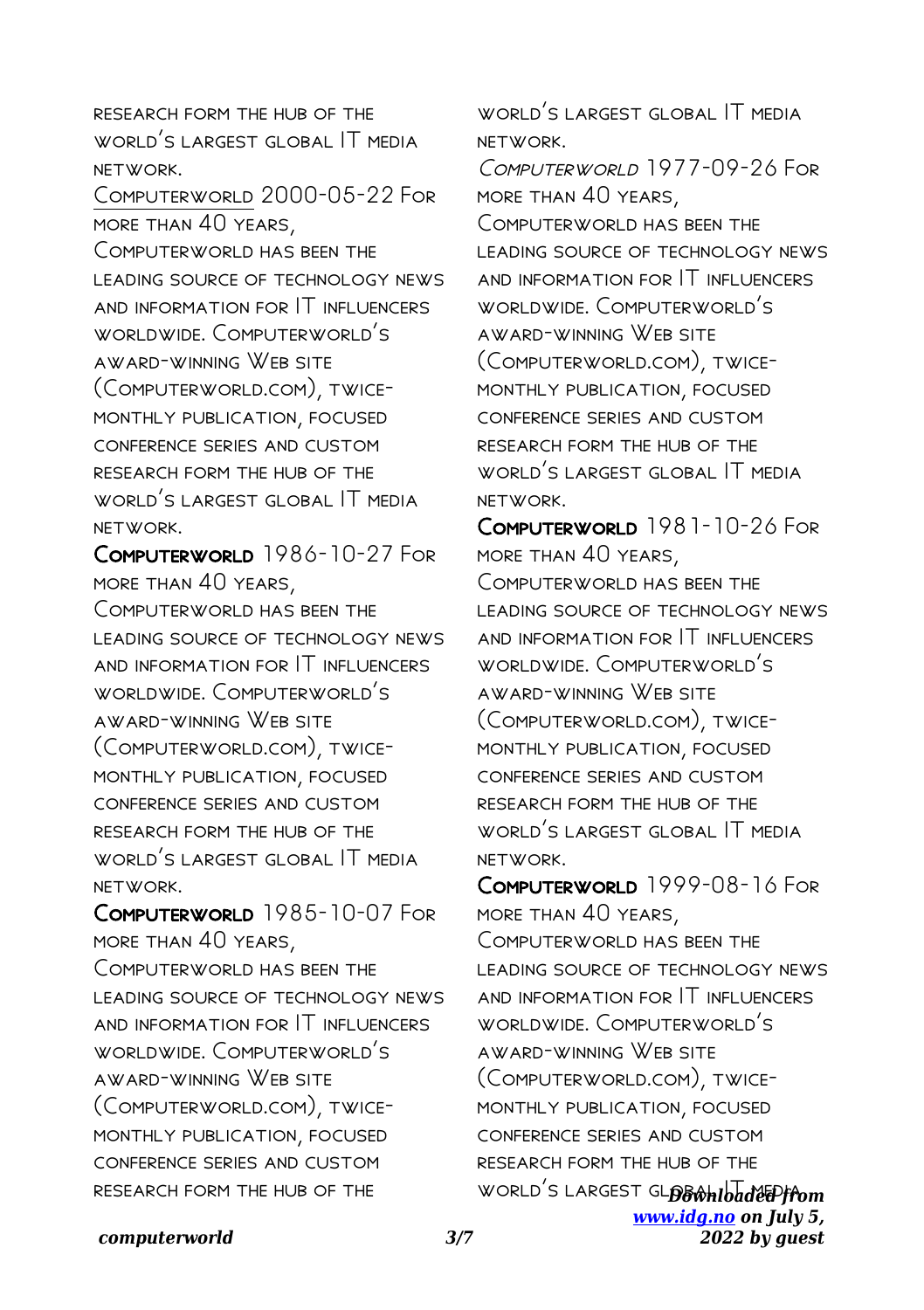## network.

Computerworld 1993-11-01 For more than 40 years, Computerworld has been the leading source of technology news and information for IT influencers worldwide. Computerworld's award-winning Web site (Computerworld.com), twicemonthly publication, focused conference series and custom research form the hub of the world's largest global IT media network.

Computerworld 1985-04-22 For more than 40 years,

COMPUTERWORLD HAS BEEN THE leading source of technology news and information for IT influencers worldwide. Computerworld's award-winning Web site (Computerworld.com), twicemonthly publication, focused conference series and custom research form the hub of the WORLD'S LARGEST GLOBAL IT MEDIA network.

Computerworld 1973-08-29 For more than 40 years,

COMPUTERWORLD HAS BEEN THE leading source of technology news and information for IT influencers worldwide. Computerworld's award-winning Web site (Computerworld.com), twicemonthly publication, focused conference series and custom research form the hub of the world's largest global IT media network.

COMPUTERWORLD 1986-01-13 FOR more than 40 years, COMPLITERWORLD HAS REEN THE leading source of technology news and information for IT influencers worldwide. Computerworld's award-winning Web site (Computerworld.com), twicemonthly publication, focused conference series and custom research form the hub of the world's largest global IT media network.

Computerworld 1999-01-25 For more than 40 years, COMPUTERWORLD HAS BEEN THE leading source of technology news and information for IT influencers worldwide. Computerworld's award-winning Web site (Computerworld.com), twicemonthly publication, focused conference series and custom research form the hub of the world's largest global IT media network.

Computerworld 1988-02-08 For more than 40 years, COMPLITERWORLD HAS REEN THE leading source of technology news and information for IT influencers worldwide. Computerworld's award-winning Web site (Computerworld.com), twicemonthly publication, focused conference series and custom research form the hub of the world's largest global IT media network.

Computerworld 1980-inleaded from *[www.idg.no](http://www.idg.no) on July 5, 2022 by guest*

#### *computerworld 4/7*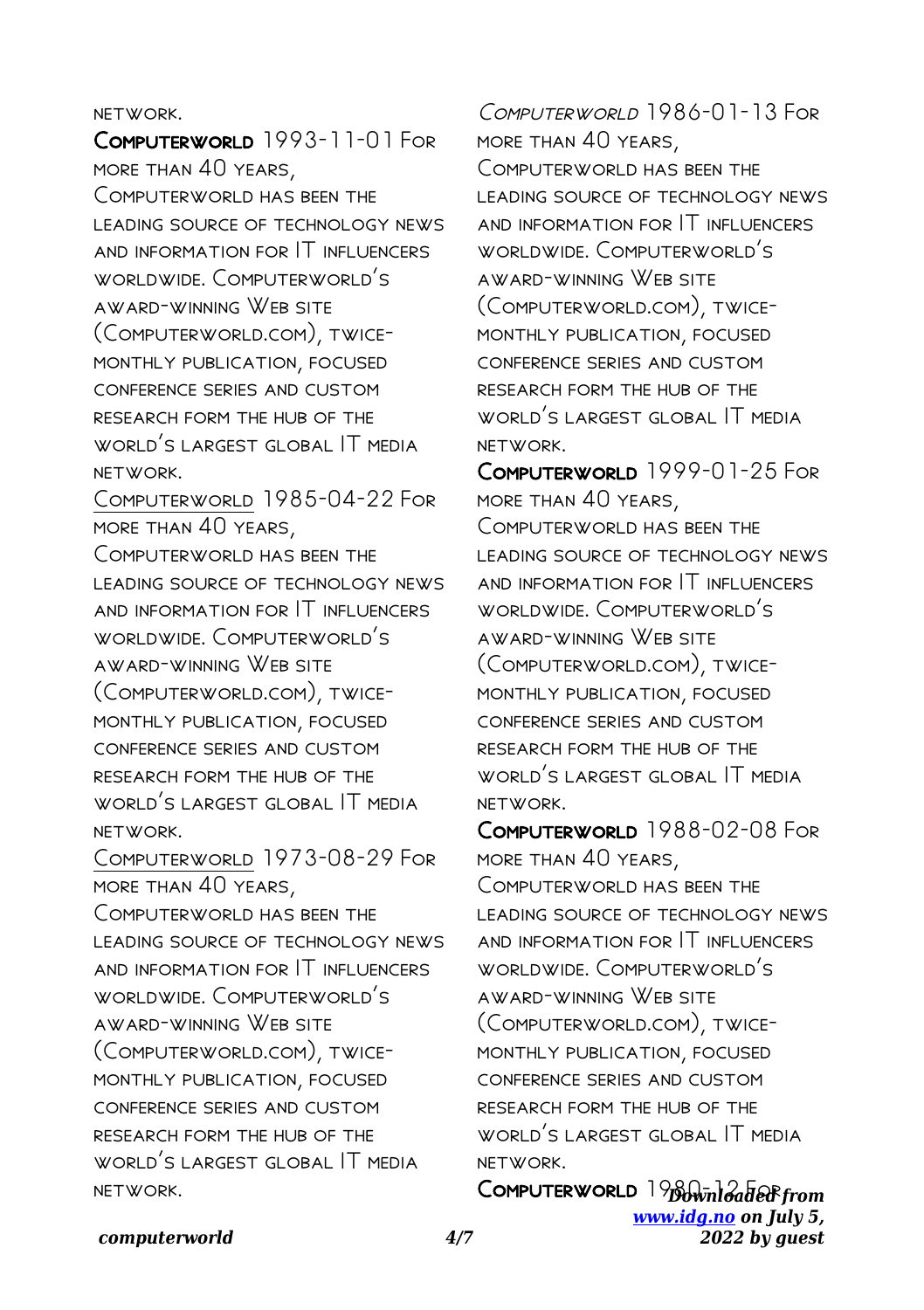# more than 40 years,

Computerworld has been the leading source of technology news and information for IT influencers worldwide. Computerworld's award-winning Web site (Computerworld.com), twicemonthly publication, focused conference series and custom research form the hub of the WORLD'S LARGEST GLOBAL IT MEDIA network.

Computerworld 2001-12-10 For more than 40 years,

Computerworld has been the leading source of technology news and information for IT influencers worldwide. Computerworld's award-winning Web site (Computerworld.com), twicemonthly publication, focused conference series and custom research form the hub of the WORLD'S LARGEST GLOBAL IT MEDIA network.

COMPUTERWORLD 1984-11 FOR more than 40 years,

Computerworld has been the leading source of technology news and information for IT influencers worldwide. Computerworld's award-winning Web site (Computerworld.com), twicemonthly publication, focused conference series and custom research form the hub of the WORLD'S LARGEST GLOBAL IT MEDIA network.

Computerworld 2000-04-03 For more than 40 years,

Computerworld has been the leading source of technology news and information for IT influencers worldwide. Computerworld's award-winning Web site (Computerworld.com), twicemonthly publication, focused conference series and custom research form the hub of the world's largest global IT media network.

Computerworld 2000-03-06 For more than 40 years, COMPUTERWORLD HAS BEEN THE leading source of technology news and information for IT influencers worldwide. Computerworld's award-winning Web site (Computerworld.com), twicemonthly publication, focused conference series and custom research form the hub of the world's largest global IT media network.

Computerworld 1985-09-30 For more than 40 years, Computerworld has been the leading source of technology news and information for IT influencers worldwide. Computerworld's award-winning Web site (Computerworld.com), twicemonthly publication, focused conference series and custom research form the hub of the world's largest global IT media network.

Computerworld 1980-10-20 For more than 40 years,

Computerworld HA**D&Whodded from** *[www.idg.no](http://www.idg.no) on July 5, 2022 by guest*

## *computerworld 5/7*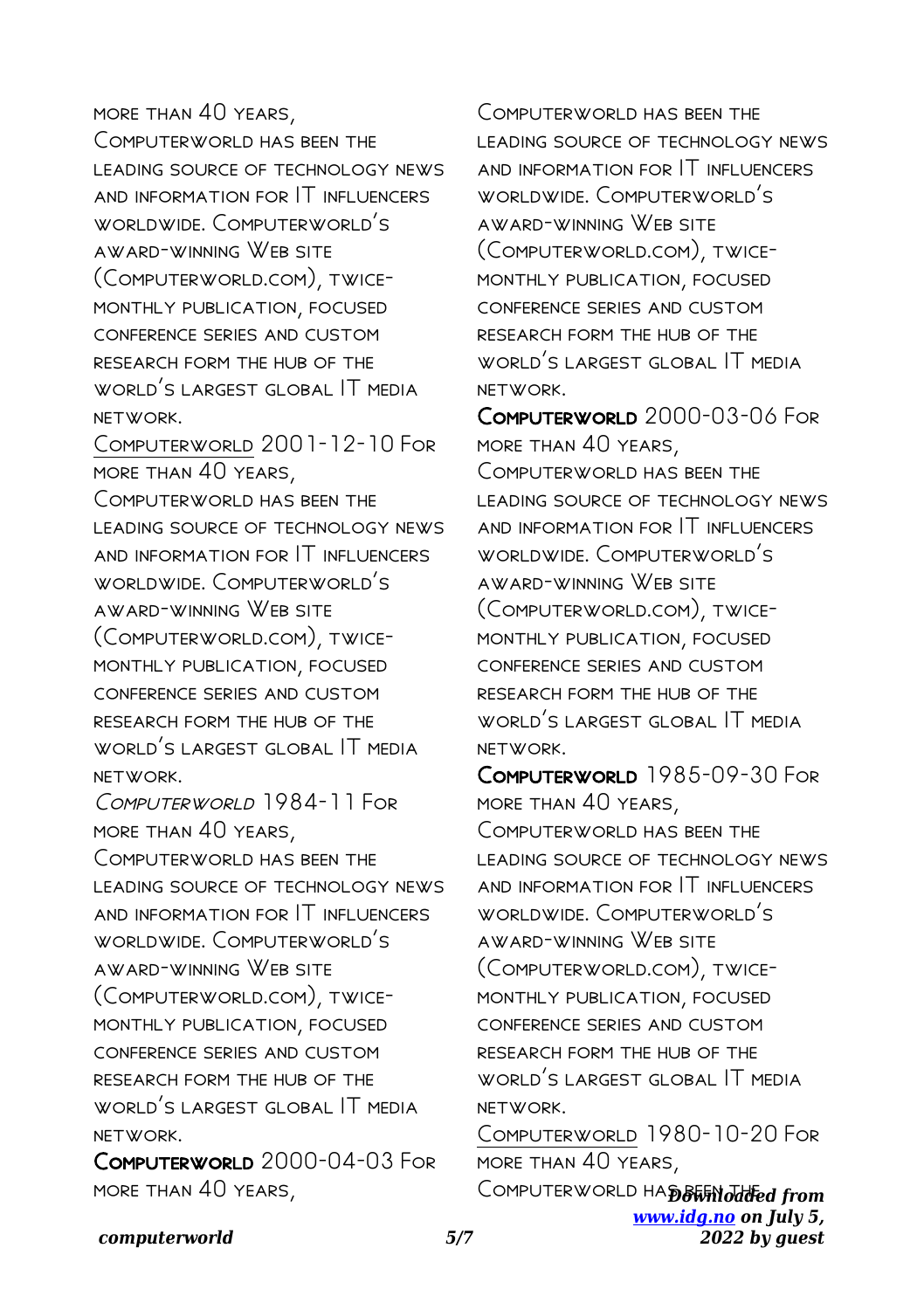LEADING SOURCE OF TECHNOLOGY NEWS and information for IT influencers worldwide. Computerworld's award-winning Web site (Computerworld.com), twicemonthly publication, focused conference series and custom research form the hub of the world's largest global IT media network.

Computerworld 1985-03-25 For more than 40 years, Computerworld has been the leading source of technology news and information for IT influencers worldwide. Computerworld's award-winning Web site (Computerworld.com), twicemonthly publication, focused conference series and custom research form the hub of the WORLD'S LARGEST GLOBAL IT MEDIA network.

Computerworld 1978-04-17 For more than 40 years, COMPUTERWORLD HAS BEEN THE leading source of technology news and information for IT influencers worldwide. Computerworld's award-winning Web site (Computerworld.com), twicemonthly publication, focused conference series and custom research form the hub of the world's largest global IT media network.

Computerworld 1982-03-15 For more than 40 years, Computerworld has been the leading source of technology news

and information for IT influencers worldwide. Computerworld's award-winning Web site (Computerworld.com), twicemonthly publication, focused conference series and custom research form the hub of the world's largest global IT media network.

COMPUTERWORLD 1984-12-24 FOR more than 40 years, Computerworld has been the leading source of technology news and information for IT influencers worldwide. Computerworld's award-winning Web site (Computerworld.com), twicemonthly publication, focused conference series and custom research form the hub of the world's largest global IT media network.

Computerworld 1999-03-15 For more than 40 years, COMPLITERWORLD HAS REEN THE leading source of technology news and information for IT influencers worldwide. Computerworld's award-winning Web site (Computerworld.com), twicemonthly publication, focused conference series and custom research form the hub of the world's largest global IT media network.

**AND INFORMATION FOR Downloaded from** *[www.idg.no](http://www.idg.no) on July 5, 2022 by guest* Computerworld 1993-08-23 For more than 40 years, Computerworld has been the leading source of technology news

## *computerworld 6/7*